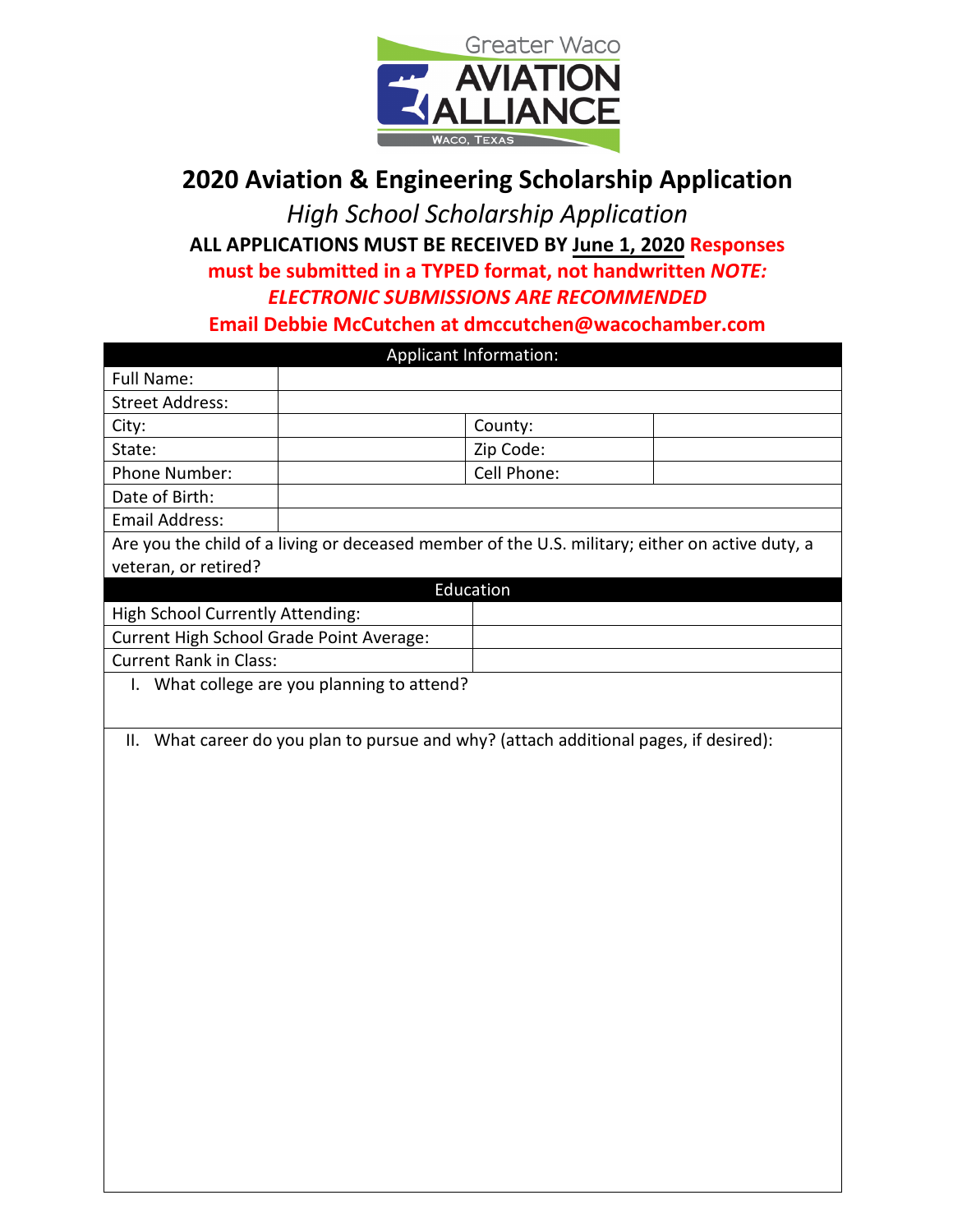| Activities, Leadership & Honors |                                                                                           |  |  |
|---------------------------------|-------------------------------------------------------------------------------------------|--|--|
|                                 | III. Please describe your involvement and accomplishments in student activities at school |  |  |
|                                 | (attach additional pages, if desired):                                                    |  |  |
|                                 |                                                                                           |  |  |
|                                 |                                                                                           |  |  |
|                                 |                                                                                           |  |  |
|                                 |                                                                                           |  |  |
|                                 |                                                                                           |  |  |
|                                 |                                                                                           |  |  |
|                                 |                                                                                           |  |  |
|                                 |                                                                                           |  |  |
|                                 |                                                                                           |  |  |
|                                 |                                                                                           |  |  |
|                                 |                                                                                           |  |  |
|                                 |                                                                                           |  |  |
|                                 |                                                                                           |  |  |
|                                 |                                                                                           |  |  |
|                                 |                                                                                           |  |  |
|                                 |                                                                                           |  |  |
|                                 |                                                                                           |  |  |
|                                 |                                                                                           |  |  |
|                                 |                                                                                           |  |  |
|                                 | IV. Please describe your involvement in community support activities (attach additional   |  |  |
|                                 | pages, if desired):                                                                       |  |  |
|                                 |                                                                                           |  |  |
|                                 |                                                                                           |  |  |
|                                 |                                                                                           |  |  |
|                                 |                                                                                           |  |  |
|                                 |                                                                                           |  |  |
|                                 |                                                                                           |  |  |
|                                 |                                                                                           |  |  |
|                                 |                                                                                           |  |  |
|                                 |                                                                                           |  |  |
|                                 |                                                                                           |  |  |
|                                 |                                                                                           |  |  |
|                                 |                                                                                           |  |  |
|                                 |                                                                                           |  |  |
|                                 |                                                                                           |  |  |
|                                 | V. Please list any awards & honors you have received (school &/or community):             |  |  |
|                                 |                                                                                           |  |  |
|                                 |                                                                                           |  |  |
|                                 |                                                                                           |  |  |
|                                 |                                                                                           |  |  |
|                                 |                                                                                           |  |  |
|                                 |                                                                                           |  |  |
|                                 |                                                                                           |  |  |
|                                 |                                                                                           |  |  |
|                                 |                                                                                           |  |  |
|                                 |                                                                                           |  |  |
|                                 |                                                                                           |  |  |